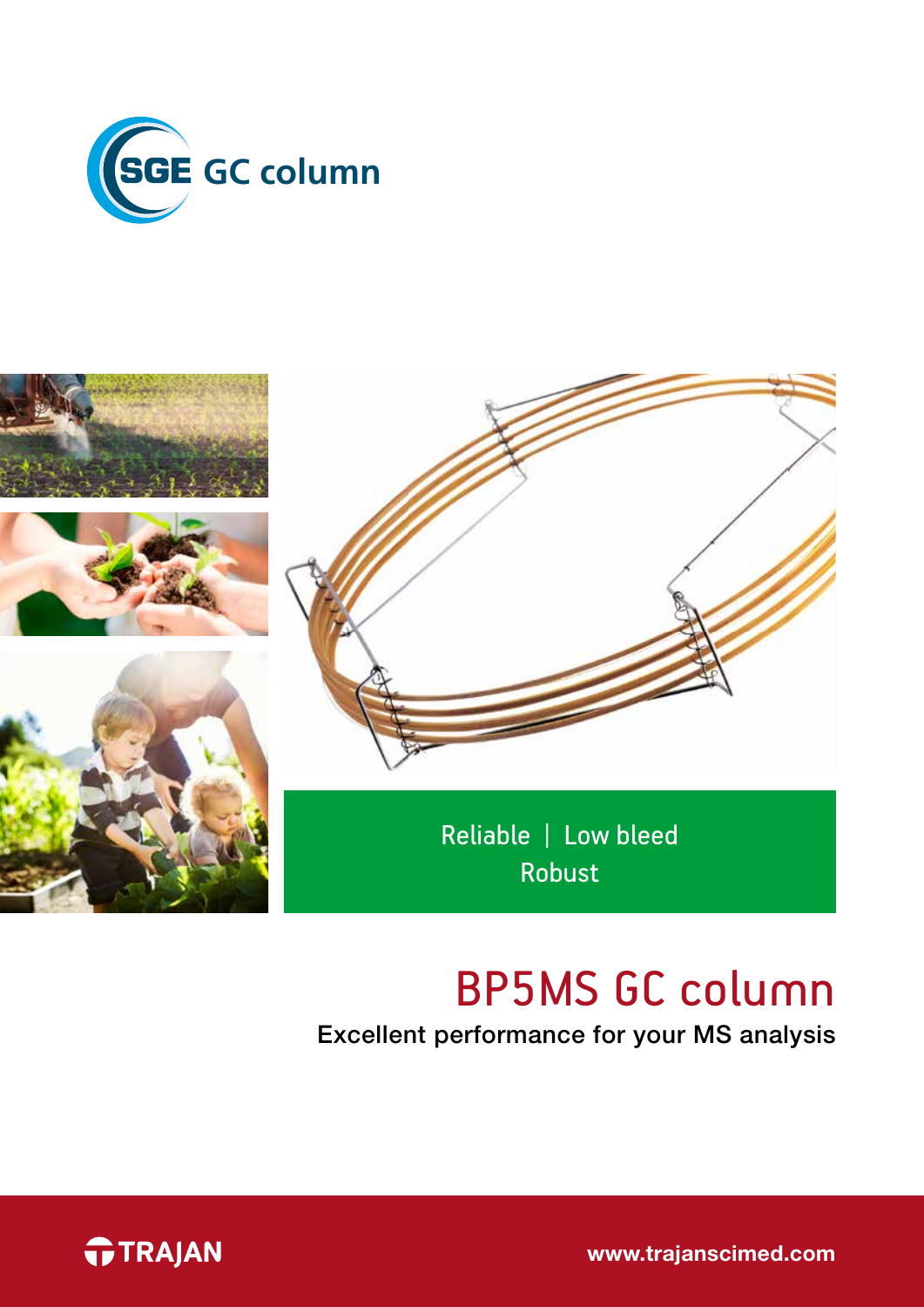Trajan Scientific and Medical is a vertically integrated manufacturer of gas chromatography columns, with all aspects of column manufacture controlled at one site.

Our BP5MS GC column has been designed to provide excellent performance in the areas of column bleed, activity, selectivity and robustness.





## GC column | BP5MS

#### **Bleed**

Our BP5MS column has been designed with low bleed performance as a criteria. Figure 1 shows the bleed performance of the BP5MS.



*Figure 1. BP5MS GC column bleed performance.*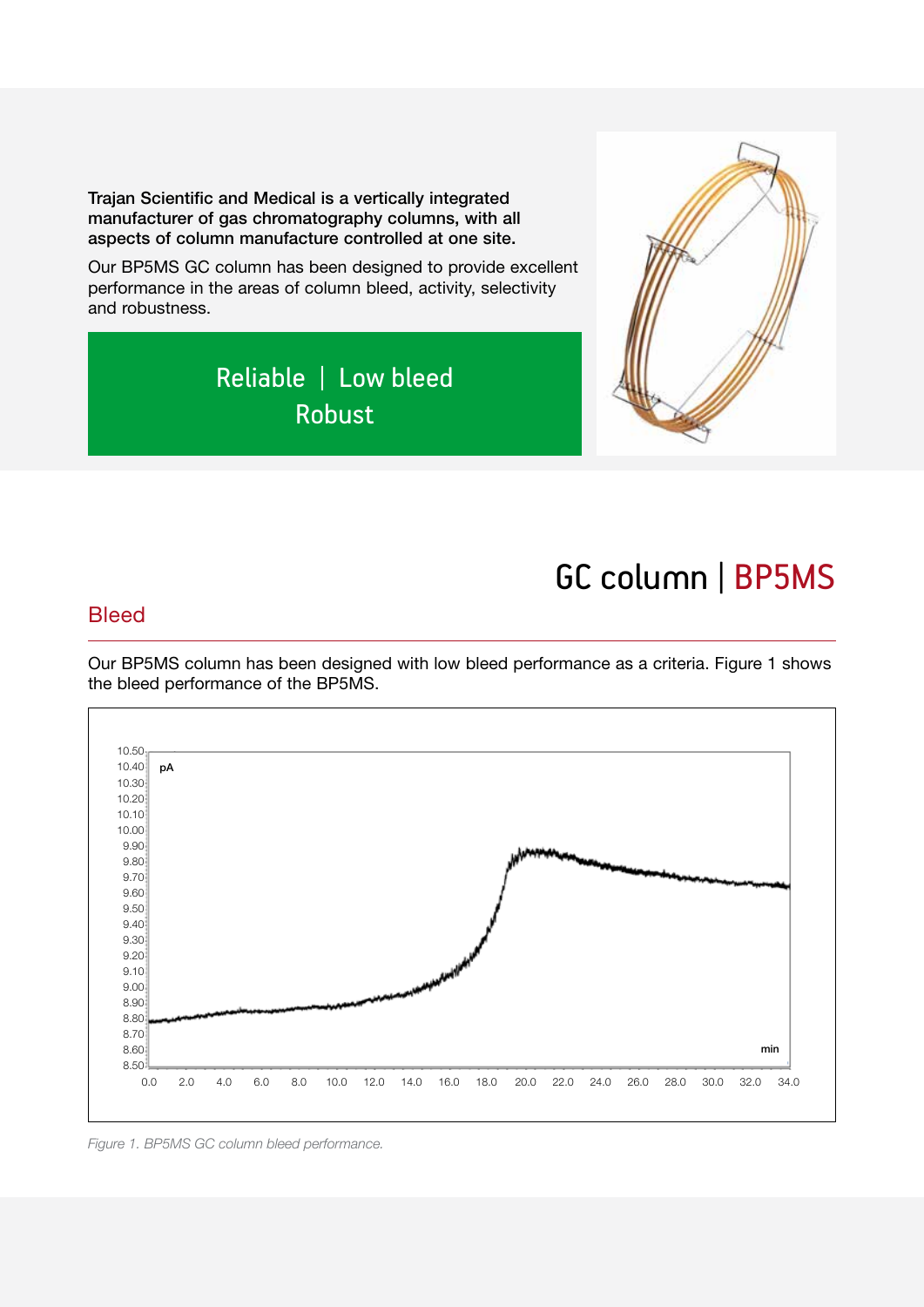### **Activity**

Column activity is an important attribute of a high performance GC column. Limiting the active sites on the tubing (Silanol) means that reactive compounds can be chromatographed without loss in the column. The below table displays a test mix which has several probes for activity. The increasing tailing factor shows a larger activity. As can be seen the BP5MS and the market leader are almost identical in performance with the probes highlighted.

| <b>Test mix</b>        |                        | BP5MS                 |               | <b>Market leader</b>  |               |
|------------------------|------------------------|-----------------------|---------------|-----------------------|---------------|
| Compounds              | <b>Functional test</b> | <b>Tailing factor</b> | $\mathbf{k}'$ | <b>Tailing factor</b> | $\mathbf{k}'$ |
| 1. 1-Propionic acid    | <b>Basicity</b>        | 0.62                  | 0.67          | 0.62                  | 0.67          |
| 2.1-Octene             | Polarity               | 1.16                  | 0.97          | 1.18                  | 1.13          |
| 3. n-Octane            | Hydrocarbon marker     | 1.18                  | 1.06          | 1.22                  | 1.17          |
| 4.4-Picoline           | <b>Acidity</b>         | 1.18                  | 1.11          | 1.85                  | 1.49          |
| 5. n-Nonane            | Hydrocarbon marker     | 1.92                  | 1.44          | 1.21                  | 1.69          |
| 6. Trimethyl phosphate | Acidity                | 1.18                  | 1.64          | 1.89                  | 1.79          |
| 7.1,2-Pentanediol      | Silanol                | 1.21                  | 1.83          | 1.13                  | 1.86          |
| 8. n-Propylbenzene     | Hydrocarbon marker     | 1.20                  | 1.95          | 1.19                  | 1.98          |
| 9.1-Heptanol           | Silanol                | 1.21                  | 2.00          | 1.20                  | 2.03          |
| 10.3-Octanone          | Polarity               | 1.22                  | 2.11          | 1.20                  | 2.13          |
| 11. n-Decane           | Hydrocarbon marker     | 1.19                  | 2.17          | 1.18                  | 2.19          |

### **Selectivity**

Our BP5MS column has been designed to provide the same selectivity as the market leading 5MS column. Figure 2 displays the peak retention times for an EPA 8270 test mix. Both column retention time data are plotted against each other allowing a visual indication of selectivity. The mathematical correlation of 0.9996 between the two columns demonstrates the selectivity is statistically the same.



*Figure 2. Selectivity of the BP5MS column compared to a market leading 5MS column.*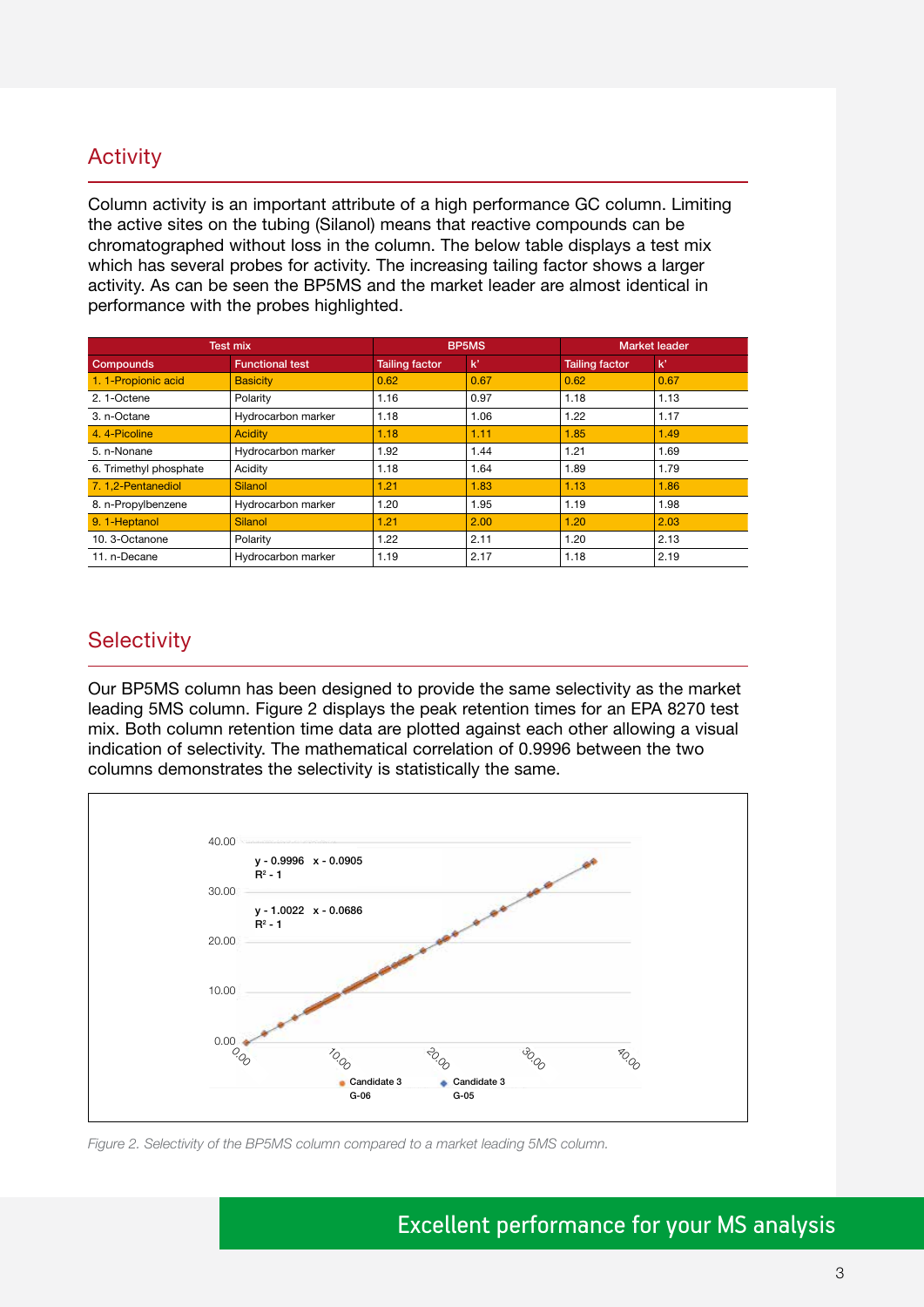### **Robustness**

The robustness of the BP5MS GC column was determined by extracting 20 human serum samples (using the derivatization reagents methoxyamine hydrochloride and BSTFA+1% TMCS) and looking at the performance of specific compounds of interest to metabolomics.

- Lactic acid
- Alanine
- Valine
- Glyceric acid
- Fumaric acid
- Threonine
- Aspartic acid
- Pyroglutamic acid
- Proline
- Xylose
- Citric acid
- Glucose
- Sorbitol
- Ribose-5-phosphate
- Glucose-6-phosphate
- Cystine



Metabolite concentrations span many orders of magnitude for example glucose (mM) and glucose-6-phosphate (µM). All can be measured accurately within the CV< 25% peak area acceptable limit for biologicalbased analysis, as shown in figure 3 and 4.



*Figure 3. Retention time reproducibility CV (%) on early eluting metabolites (e.g. lactic acid) and on highly abundant metabolites (e.g. glucose).*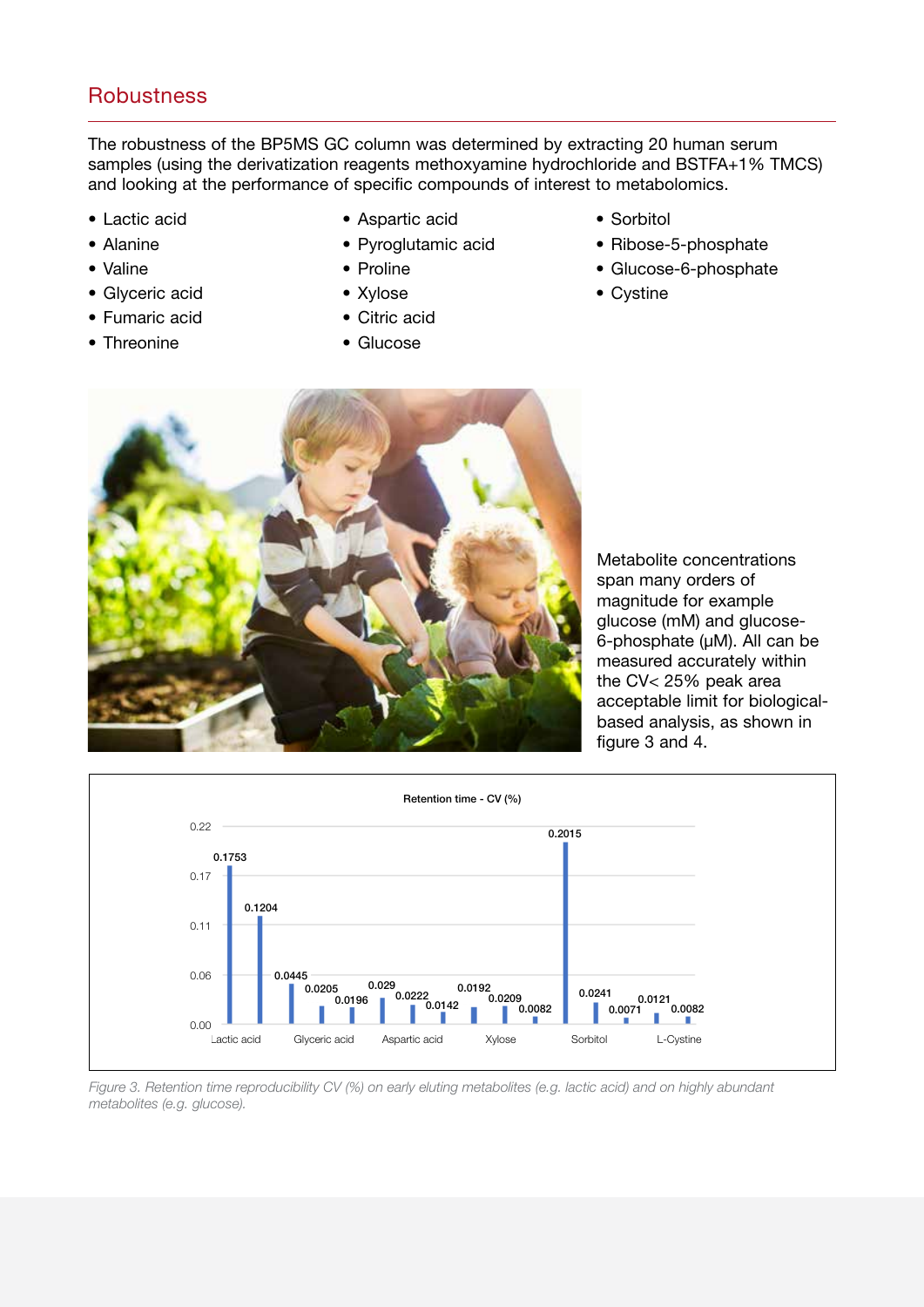

*Figure 4. Peak area reproducibility CV (%) for 16 common metabolites – all are within the CV<25% acceptable limits for metabolomics analysis.*





*Figure 5. Example of the 100th human serum sample.*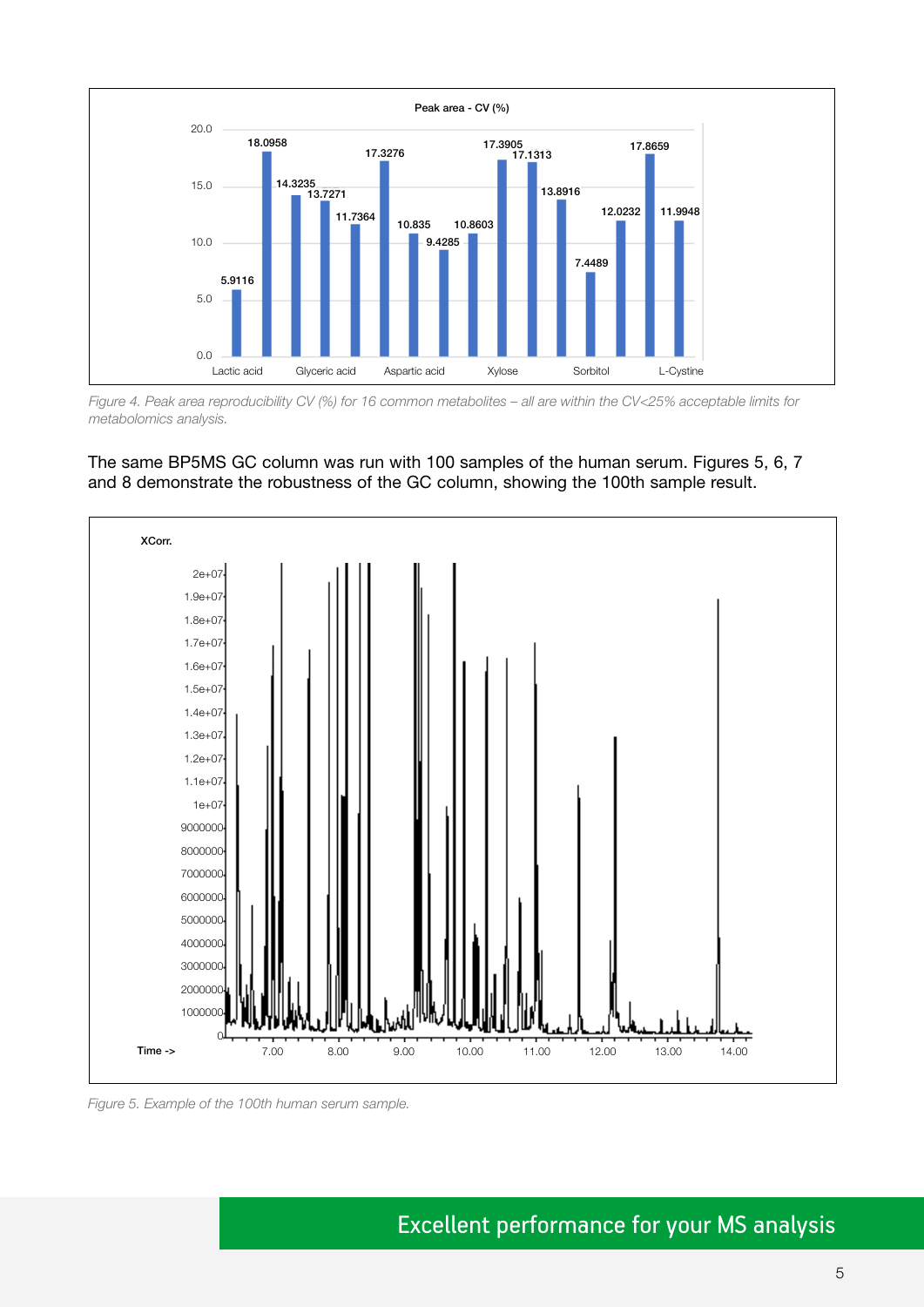

*Figure 6. Separation of leucine/isoleucine in the 100th human serum sample.*



*Figure 7. Identification of leucine in the 100th human serum sample against the NIST 17 library.*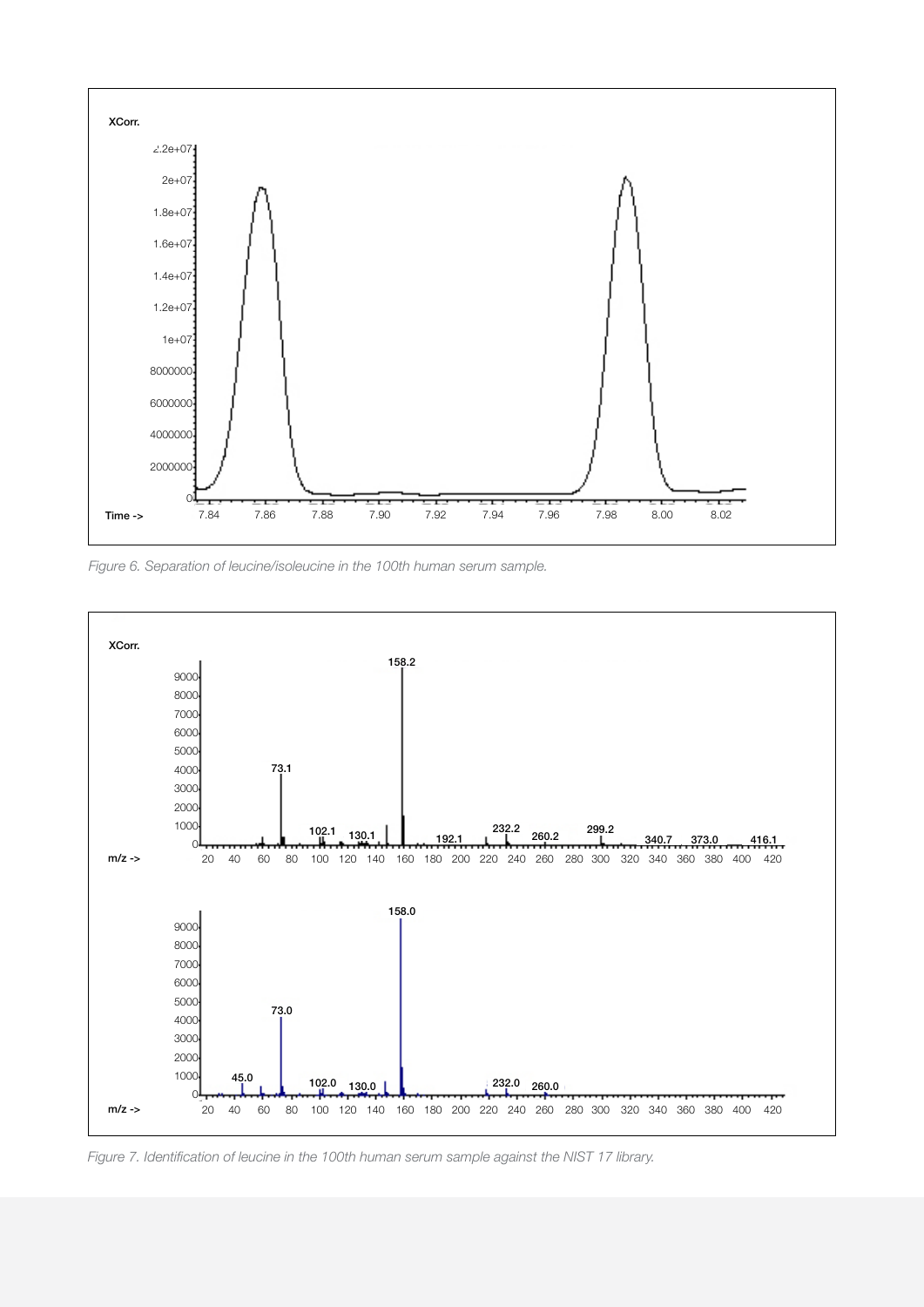

*Figure 8. Identification of isoleucine in the 100th human serum sample against the NIST 17 library.*

### Excellent performance for your MS analysis